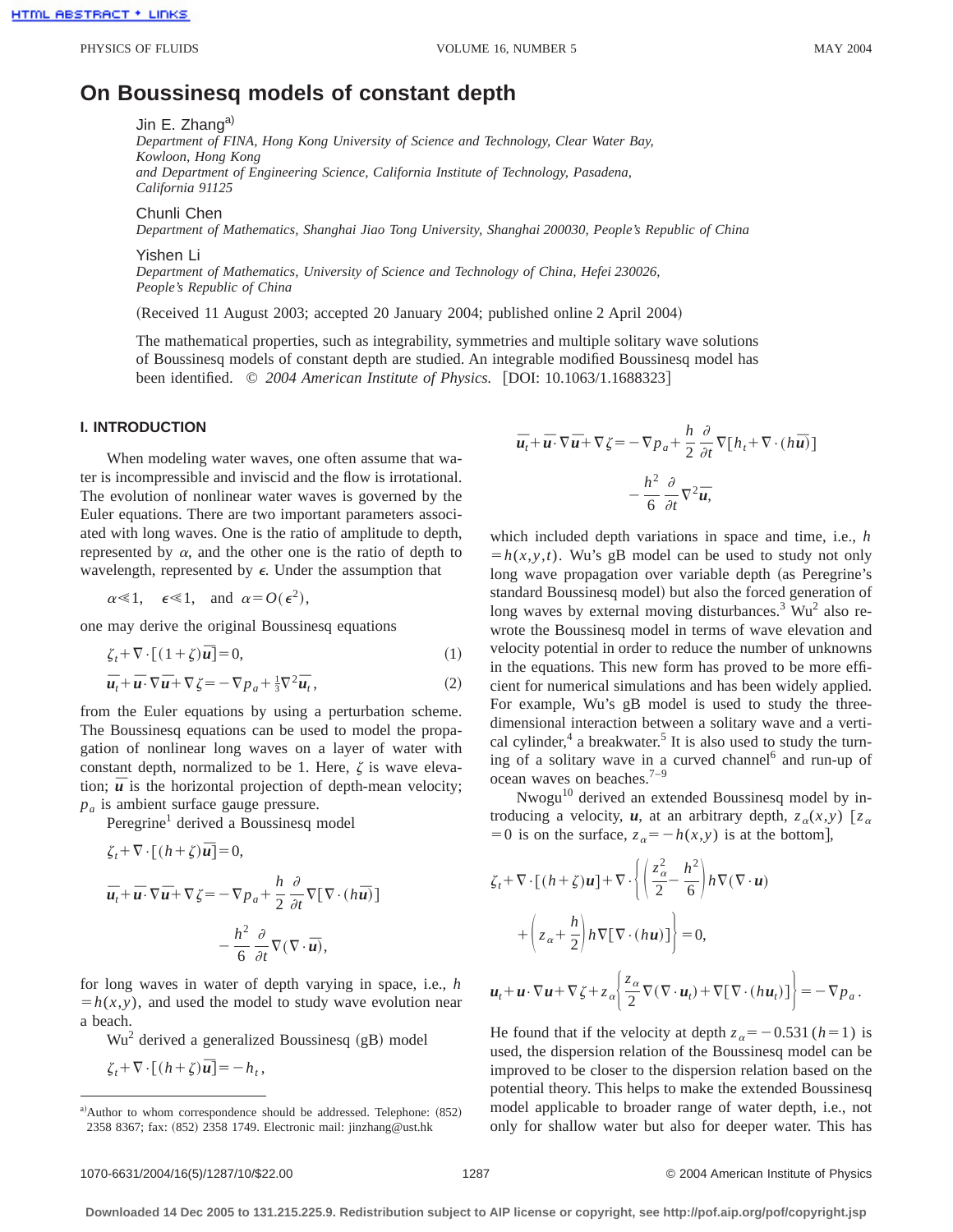been justified numerically by Wei and Kirby, $11$  and Wei *et al.*<sup>12</sup> with a fully nonlinear Boussinesq model.

The Boussinesq models  $(1)$  and  $(2)$  has been extended to higher-order by Wu and Zhang<sup>13</sup> for constant water depth *h*  $=$  1. They are presented here in three different velocity systems:

(A) the  $\{\zeta,\overline{u}\}$  system—the depth-mean velocity basis

$$
\zeta_t + \nabla \cdot \left[ (1 + \zeta) \overline{\mathbf{u}} \right] = 0, \qquad (3)
$$
\n
$$
\overline{\mathbf{u}}_t + \overline{\mathbf{u}} \cdot \nabla \overline{\mathbf{u}} + \nabla \zeta = -\nabla p_a + \frac{1}{3} (1 + \zeta)^2 \nabla^2 \overline{\mathbf{u}}_t + \frac{1}{45} \nabla^4 \overline{\mathbf{u}}_t + (\nabla \zeta) \nabla \cdot \overline{\mathbf{u}}_t + \frac{1}{3} \nabla \left[ \overline{\mathbf{u}} \cdot \nabla^2 \overline{\mathbf{u}} - (\nabla \cdot \overline{\mathbf{u}})^2 \right]; \qquad (4)
$$

(B) the  $\{\zeta, u_0\}$  system—the bottom variable basis

$$
\zeta_t + \nabla \cdot [(1+\zeta)u_0] = \nabla \cdot [\frac{1}{6}(1+\zeta)^3 \nabla^2 u_0 - \frac{1}{5!} \nabla^4 u_0],\tag{5}
$$

 $u_{0t}$ + $u_0$ · $\nabla u_0$ + $\nabla \zeta$ 

$$
= -\nabla p_a + \frac{1}{2} (1+\zeta)^2 \nabla^2 u_{0t} - \frac{1}{4!} \nabla^4 u_{0t} + (\nabla \zeta) \nabla \cdot u_{0t} + \frac{1}{2} \nabla [u_0 \cdot \nabla^2 u_0 - (\nabla \cdot u_0)^2];
$$
 (6)

(C) the  $\{\zeta, \hat{u}\}$  system—the surface variable basis

$$
\zeta_t + \nabla \cdot \left[ (1+\zeta)\hat{\mathbf{u}} \right] = -\nabla \cdot \left[ \frac{1}{3} (1+\zeta)^3 \nabla^2 \hat{\mathbf{u}} + \frac{2}{15} \nabla^4 \hat{\mathbf{u}} \right],\tag{7}
$$

$$
\hat{\mathbf{u}}_t + \hat{\mathbf{u}} \cdot \nabla \hat{\mathbf{u}} + \nabla \zeta = -\nabla p_a + (\nabla \zeta) \nabla \cdot \hat{\mathbf{u}}_t. \tag{8}
$$

A leading order reduced version of system  $(C)$ 

$$
\zeta_t + \nabla \cdot [(1+\zeta)\hat{u}] = -\frac{1}{3}\nabla \cdot \nabla^2 \hat{u},
$$
  

$$
\hat{u}_t + \hat{u} \cdot \nabla \hat{u} + \nabla \zeta = 0,
$$

is regarded as Wu–Zhang equation and studied with a Painléve analysis approach by Ref. 14. Its Lie symmetry analysis and some new exact solutions are provided recently by Ref. 15.

If the water wave is uniform along *y* direction, all the dependent variables are functions of *x* and *t* only, the leading order Boussinesq models are reduced to

(a) the 
$$
\{\zeta,\overline{u}\}
$$
 system—

$$
\zeta_t + \left[ (1+\zeta)\overline{u} \right]_x = 0,\tag{9}
$$

$$
\overline{u}_t + \overline{u}\overline{u}_x + \zeta_x = \frac{1}{3}\overline{u}_{xxt};\tag{10}
$$

(b) the  $\{\zeta, u_0\}$  system—

$$
\zeta_t + [(1+\zeta)u_0]_x = \frac{1}{6}u_{0xxx},\tag{11}
$$

$$
u_{0t} + u_0 u_{0x} + \zeta_x = \frac{1}{2} u_{0xxt};
$$
\n(12)

(c) the  $\{\zeta, \hat{u}\}$  system—

$$
\zeta_t + [(1+\zeta)\hat{u}]_x = -\frac{1}{3}\hat{u}_{xxx},
$$
\n(13)

$$
\hat{u}_t + \hat{u}\hat{u}_x + \zeta_x = 0. \tag{14}
$$

We may write the three sets of Boussinesq model in Nwogu's $^{10}$  unified form as follows:

(d) A unified  $1+1$  leading order Boussinesq model,

$$
\zeta_t + \left[ (1+\zeta)u \right]_x = au_{xxx},\tag{15}
$$

$$
u_t + uu_x + \zeta_x = bu_{xxt},\tag{16}
$$

where

$$
a = -\frac{1}{2}(\theta^2 - \frac{1}{3}), \quad b = \frac{1}{2}(1 - \theta^2),
$$

and the velocity *u* is taken at depth  $\theta = z_\alpha + 1$  ( $\theta = 0$  is at the bottom,  $\theta=1$  is on the surface). Depth-mean system is equivalent to a system at a water depth  $\theta = 1/\sqrt{3}$ .

Since the Boussinesq model is very useful in coastal and civil engineering, the mathematical properties such as integrability, symmetries and solitary wave (soliton) solutions of the system are important to us. That is the focus of this paper.

We will study the Painlevé property of the Boussinesq model in Sec. II, and Lie symmetries in Sec. III. The single solitary wave solution will be studied in Sec. IV. In Sec. V, we will present an approximate analytical multi-soliton solution of the Boussinesq model by using the exact multi-soliton solution of system (c) developed recently by Zhang and  $Li^{16-20}$  In Sec. VI, we discuss the integrability of the Boussinesq model, and present an integrable modified Boussinesq model that is a variation of system  $(c)$ . It turns out that the approximate solutions presented in Sec. V are exact solutions of the modified Boussinesq model. Finally we conclude the paper in Sec. VII.

# **II. PAINLEVE´ ANALYSIS**

We begin our study with the Painlevé properties of the Boussinesq model.

The Painlevé property of a system of nonlinear differential equations is defined as that all the solutions of the system are free of the essential and branch movable singularities around an arbitrary (both characteristic and noncharacteristic) singular manifold. An analysis that checks whether a given nonlinear differential equation has Painlevé property is generally termed Painlevé analysis. The Painlevé analysis developed by Weiss, Tabor, and Carnevale<sup>21</sup> plays an important role in soliton theory. It can be used to identify the Painlevé-integrability of a system. It can also be used to find some other integrable properties such as the Bäcklund transformation, Lax pair and Schwarzian form, etc. Furthermore, even if a model is not Painlevé-integrable, the Painlevé analysis can still be used to find an exact explicit solution of the system in some particular forms.

The system (c), i.e., system (d) with  $b=0$ , is known to be integrable and equivalent to Broer–Kaup  $(BK)$  and a member of Ablowitz–Kaup–Newell–Segur (AKNS) system. Its Painlevé property has been studied by Sachs.<sup>22</sup> Here we only check the Painlevé property of system (d) with  $b \neq 0$ .

According to the definition of the Painlevé property, a general solution of the Boussinesq model, i.e., system (d), should have the following expansion around an arbitrary singular manifold  $\phi = \phi(x, y, t) = 0$ 

$$
\zeta = \sum_{j=0}^{\infty} \zeta_j \phi^{j+\alpha}, \quad u = \sum_{j=0}^{\infty} u_j \phi^{j+\beta}, \tag{17}
$$

where  $\alpha$  and  $\beta$  are two negative integers. Furthermore, if the model has the Painlevé property, there should be at least one primary branch, i.e., one possible choice of  $\{\alpha, \beta, \zeta_0, u_0\}$ ,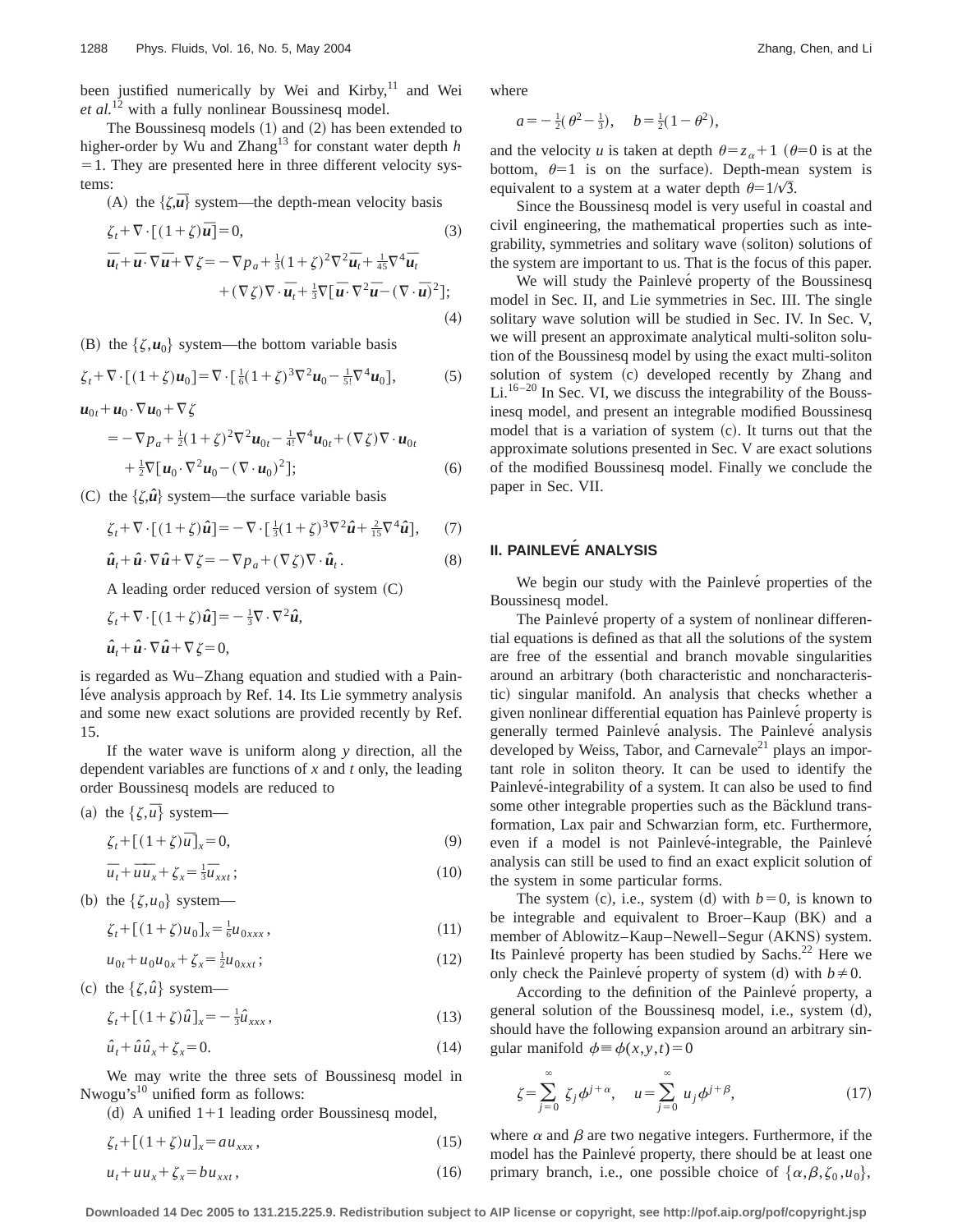such that enough arbitrary functions can be included in the Painlevé expansions. For system  $(d)$ , we need six arbitrary functions, including  $\phi$  and five  $\zeta_i$  and  $u_i$ s.

By using the standard leading order analysis, i.e., substituting  $\zeta = \zeta_0 \phi^\alpha$ ,  $u = u_0 \phi^\beta$  into the Boussinesq model and balancing the leading terms, we can find that if  $a \neq 0$ , there is only one possible choice

$$
\alpha = -2, \quad \beta = -2, \quad \zeta_0 = 6a\phi_x^2, \quad u_0 = 12b\phi_x\phi_t. \quad (18)
$$

If  $a=0$ , it is impossible to find suitable negative integers for  $\alpha$  and  $\beta$ . Substituting the above expansion (17) together with  $(18)$  into system  $(d)$  and setting the coefficient of the power  $\phi^k$  vanish for all *k*, we have the following recursive formula for the expansion functions  $\zeta_i$  and  $u_i$ :

$$
a\phi_{x}j(j-4)(j-5)u_{j}-12b\phi_{t}(j-4)\zeta_{j}=F_{1j}, \qquad (19)
$$

$$
(j+1)(j-4)(j-6)u_j = F_{2j}, \t\t(20)
$$

where  $F_{1j}$  and  $F_{2j}$  are functions of  $\zeta_0$ ,  $\zeta_1, \ldots, \zeta_{j-1}$ ,  $u_0$ ,  $u_1, \ldots, u_{i-1}$  and the derivatives of  $\phi$  only. From the recursive relations (19) and (20), we know that all the functions  $\zeta_i$  and  $u_i$  are determined except those related to the resonance points, which are determined by the coefficient determinant

$$
\begin{vmatrix} a\phi_{x}j(j-4)(j-5) & -12b\phi_{t}(j-4) \ (j+1)(j-4)(j-6) & 0 \end{vmatrix}
$$
  
=  $12b\phi_{t}(j+1)(j-4)^{2}(j-6) = 0,$  (21)

to be  $j=-1$ , 4, and 6. Checking the resonance conditions, we know that two facts destroy the Painlevé integrability of the Boussinesq model with  $b \neq 0$ . The first one is that there is no primary branch at all because the both equations of the Boussinesq model are third order, so the primary branch should have six resonant points such that six arbitrary functions enter into the general Painlevé expansion. The second fact is that the resonance conditions at  $j=4$  and  $j=6$  are not satisfied. The lack of the primary branch of the model means that some kind of the logarithmic branch and/or essential singularities around the singular manifold  $\phi=0$  may appear for the Boussinesq model with  $b \neq 0$ . In fact, substituting  $\zeta$  $= \zeta_0 \phi^\alpha$ ,  $u = u_0 \phi^\beta$  into the Boussinesq model, we can find that there exists a possible noncompletely negative choice for constants  $\alpha$  and  $\beta$ :

$$
\alpha = 0, \quad \beta = -2,\tag{22}
$$

for both cases of  $a \neq 0$  and  $a=0$ ! The allowance of the choice  $\alpha=0$  means that the logarithmic term ln  $\phi$  should be included in the expansion of the function  $u$  to balance the leading order terms of the first equation of system  $(d)$ .

Summarizing the above analysis, we conclude that the Boussinesq model with  $b \neq 0$  has no Painlevé property. In other words, the Boussinesq model is not Painlevéintegrable.

## **III. LIE SYMMETRY ANALYSIS**

#### **A. Lie point symmetries**

In this section, we perform Lie symmetry analysis for the Boussinesq model. Let us consider a one-parameter Lie group of infinitesimal transformation

$$
x \to x + \epsilon X(x, t, \zeta, u), \quad t \to t + \epsilon T(x, t, \zeta, u),
$$
  

$$
\zeta \to \zeta + \epsilon Z(x, t, \zeta, u), \quad u \to u + \epsilon U(x, t, \zeta, u),
$$
 (23)

where  $\epsilon$  is a small parameter,  $\epsilon \ll 1$ . The vector field associated with the above group of transformations can be written as

$$
\underline{v} = X \frac{\partial}{\partial x} + T \frac{\partial}{\partial t} + Z \frac{\partial}{\partial \zeta} + U \frac{\partial}{\partial u}.
$$

The invariance of the system  $(d)$  under the infinitesimal transformations  $(23)$  leads to the expressions for the functions *X*, *T*, *Z*, and *U* with a certain form. Throughout this paper we use the computer program MAPLE to obtain the Lie symmetries. The symmetries are listed below for three different cases:

Case 1:  $a=0$ ,  $b \ne 0$ , system (a)—depth-mean velocity

$$
X = c_1, \quad T = c_3 t + c_2, \quad Z = -2c_3(1 + \zeta), \quad U = -c_3 u,
$$
\n(24)

where  $c_i$ ,  $(i=1,2,3)$  are arbitrary constants. The presence of these arbitrary constants leads to a Lie algebra of symmetries. We can write a general element of the algebra as

$$
\underline{v} = \underline{v}_1 c_1 + \underline{v}_2 c_2 + \underline{v}_3 c_3, \tag{25}
$$

where

$$
\underline{v}_1 = \frac{\partial}{\partial x}, \quad \underline{v}_2 = \frac{\partial}{\partial t}, \quad \underline{v}_3 = t \frac{\partial}{\partial t} - 2(1 + \zeta) \frac{\partial}{\partial \zeta} - u \frac{\partial}{\partial u}.
$$
\n(26)

The associated Lie algebra between these vector fields are  $[\underline{v}_i, \underline{v}_i] = 0$ ,  $(i, j = 1, 2, 3)$ . The corresponding one-parameter group of symmetries of Boussinesq model are then

$$
G_1: (x, t, \zeta, u) \mapsto (x + \epsilon, t, \zeta, u), \tag{27}
$$

$$
G_2:(x,t,\zeta,u)\mapsto(x,t+\epsilon,\zeta,u),\tag{28}
$$

$$
G_3:(x,t,\zeta,u)\mapsto (x,te^{\epsilon},(1+\zeta)e^{-2\epsilon}-1,ue^{-\epsilon}).
$$
 (29)

The point transformation

$$
G_i: (x, t, \zeta, u) \mapsto (\xi, \eta, P, Q), \tag{30}
$$

means that if  $\zeta(x,t)$ ,  $u(x,t)$  is a solution of Boussinesq model, then  $P(\xi,\eta)$ ,  $Q(\xi,\eta)$  is a solution of the same Boussinesq model with  $\xi$  and  $\eta$  as independent variables.

Case 2:  $a \neq 0$ ,  $b \neq 0$ , system (b)—bottom velocity

$$
X = c_1, \quad T = c_2,\tag{31}
$$

where  $c_1$  and  $c_2$  are arbitrary constants. The general element of the algebra is

$$
\underline{v} = c_1 \frac{\partial}{\partial x} + c_2 \frac{\partial}{\partial t}.\tag{32}
$$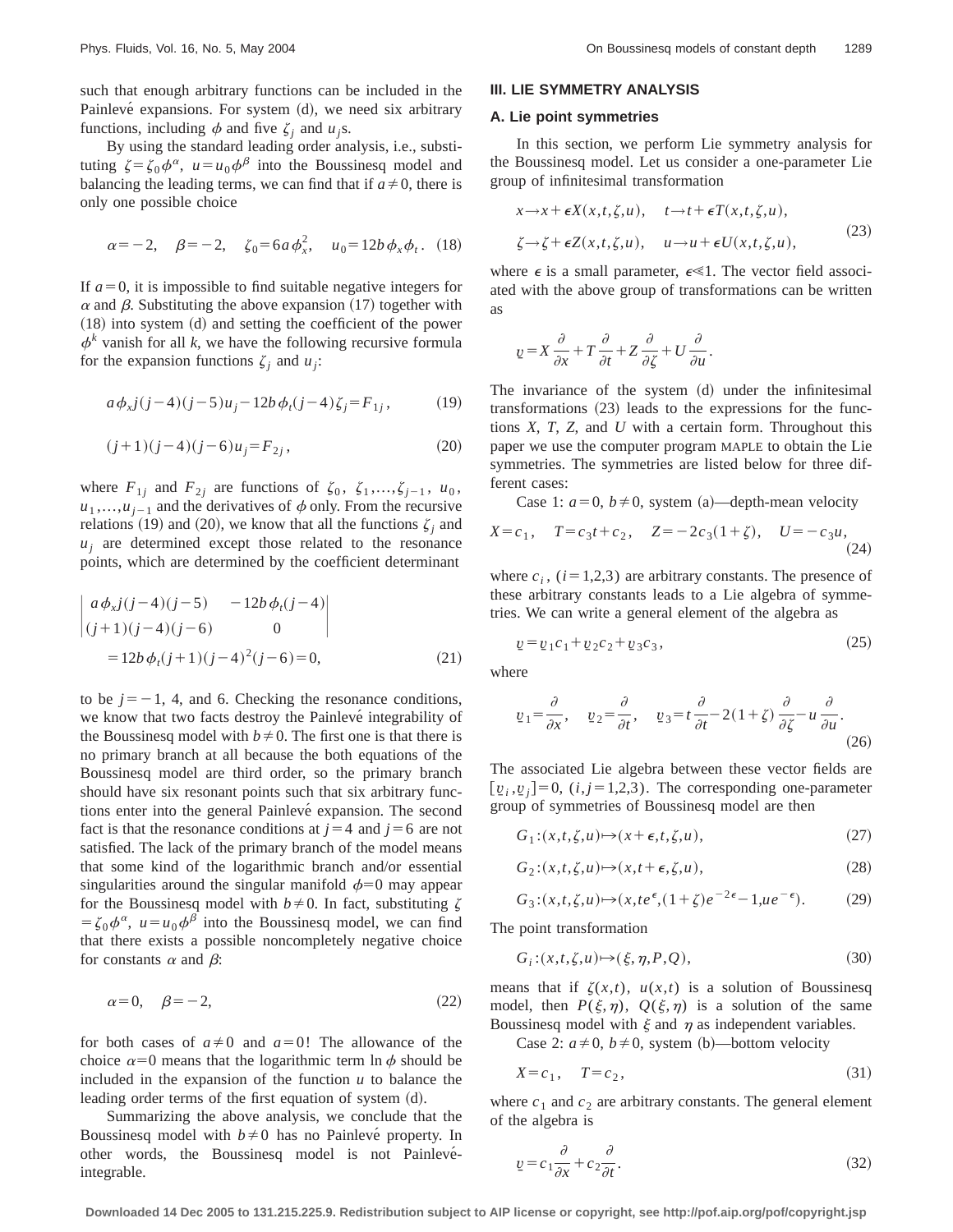The corresponding one-parameter group of symmetries are two translations: Space  $(27)$  and time  $(28)$ .

Case 3:  $a \neq 0$ ,  $b=0$ , system (c)—surface velocity

$$
X = \frac{c_4}{2}x + c_3t + c_1, \quad T = c_4t + c_2,
$$
  

$$
Z = -c_4(1 + \zeta), \quad U = -\frac{c_4}{2}u + c_3,
$$
 (33)

where  $c_i$ ,  $(i=1,2,3,4)$  are arbitrary constants. A general element of Lie algebra can be written as

$$
\underline{v} = \underline{v}_1 c_1 + \underline{v}_2 c_2 + \underline{v}_3 c_3 + \underline{v}_4 c_4, \tag{34}
$$

where

$$
\underline{v}_1 = \frac{\partial}{\partial x}, \quad \underline{v}_2 = \frac{\partial}{\partial t}, \quad \underline{v}_3 = t \frac{\partial}{\partial x} + \frac{\partial}{\partial u},
$$

$$
\underline{v}_4 = \frac{x}{2} \frac{\partial}{\partial x} + t \frac{\partial}{\partial t} - (1 + \zeta) \frac{\partial}{\partial \zeta} - \frac{u}{2} \frac{\partial}{\partial u}.
$$
(35)

The associated Lie algebra between these vector fields are

$$
[v_1, v_4] = \frac{v_1}{2}, \quad [v_2, v_3] = v_1,
$$
  

$$
[v_2, v_4] = v_2, \quad [v_3, v_4] = -\frac{v_3}{2},
$$

and other  $[\underline{v}_i, \underline{v}_i] = 0$ . The corresponding one-parameter group of symmetries of the Boussinesq model are

$$
G_1: (x, t, \zeta, u) \mapsto (x + \epsilon, t, \zeta, u), \tag{36}
$$

$$
G_2:(x,t,\zeta,u)\mapsto(x,t+\epsilon,\zeta,u),\tag{37}
$$

$$
G_3:(x,t,\zeta,u)\mapsto(x+t\epsilon,t,\zeta,u+\epsilon),\tag{38}
$$

$$
G_4:(x,t,\zeta,u)\mapsto (xe^{\epsilon},te^{2\epsilon},(1+\zeta)e^{-2\epsilon}-1,ue^{-\epsilon}).
$$
 (39)

System  $(c)$  is integrable and has infinite number of symmetries. With the Lie symmetry analysis, we can only obtain four symmetries presented here. In order to obtain more symmetries of the system, one has to use other methods, such as the method of recursive operators.

#### **B. Similarity reductions**

After determining the infinitesimal generators, the similarity variables can be found by solving the characteristic equations see, e.g., Olver $^{23}$ 

$$
\frac{dx}{X} = \frac{dt}{T} = \frac{d\zeta}{Z} = \frac{du}{U}.
$$
\n(40)

Case 1:  $a=0, b\neq 0$ .

The generator  $\nu_1$  has an invariance

 $\xi=t$ ,  $P=\zeta$ ,  $Q=u$ .

Under this transformation, the Boussinesq model is reduced to a system of ordinary differential equation (ODE) with one variable  $\xi$  and two dependent variables  $P$  and  $Q$ . The reduced system is  $P_{\xi} = Q_{\xi} = 0$ .

For the generator  $v_2$ , the Boussinesq model is reduced to its steady case.

For the generator  $v_3$ , we have the following similarity variables:

$$
\xi = x
$$
,  $P = (1 + \zeta)t^2$ ,  $Q = ut$ .

The reduced system becomes

$$
Q_{\xi}P + QP_{\xi} - 2P = 0,
$$
  

$$
Q - QQ_{\xi} - P_{\xi} - bQ_{\xi\xi} = 0.
$$

Case 2:  $a \neq 0$ ,  $b \neq 0$ , the trivial case has been covered by case 1.

Case 3:  $a \neq 0$ ,  $b = 0$ .

The generator  $v_1$  and  $v_2$  are the same as those in Case 1. For the generator  $v_3$ , we have the following similarity variables:

$$
\xi=t
$$
,  $P=\zeta$ ,  $Q=u-\frac{x}{t}$ .

The reduced ODE becomes

$$
\xi P_{\xi} + 1 + P = 0, \quad \xi Q_{\xi} + Q = 0,
$$

which can be solved to give  $P=a_1/\xi-1$  and  $Q=a_2/\xi$ , where  $a_1$ ,  $a_2$  are constants.

For the generator  $\nu_4$ , we have the following similarity variables:

$$
\xi = \frac{x}{\sqrt{t}}, \quad P = (1 + \zeta)t, \quad Q = u\sqrt{t}.
$$

The reduced system becomes

$$
2P + \xi P_{\xi} - 2Q_{\xi}P - 2QP_{\xi} + 2aQ_{\xi\xi\xi} = 0,
$$
  

$$
Q_{\xi}\xi + Q - 2QQ_{\xi} - 2P_{\xi} = 0.
$$

# **IV. SINGLE SOLITARY WAVE SOLUTION**

We search for a solitary wave solution by using the tanh expansion method and a direct integration method.

#### **A. The tanh expansion**

The tanh expansion method is regarded as one of the most straightforward and effective algorithm to obtain solitary wave solutions for a large nonlinear equations.<sup>24,25</sup> The appeal and success of the method lies in the fact that one circumvents integration to get explicit solutions. For completeness, we give a brief introduction of the method.

Suppose the partial differential equation (PDE) in  $u(x,t)$ 

$$
F(u, u_t, u_x, u_{xx}, u_{xxx}, \dots) = 0,
$$

is the system we are studying. In a moving frame of reference,  $s = x - \lambda t$ ,  $u(x,t)$  is a function of *s* only; the PDE can be transformed into an ordinary differential equation

$$
F(u, u_s, u_{ss}, \cdots) = 0.
$$

We assume that the solution can be expressed as a polynomial of tanh function

$$
u(x,t) = u(s) = \sum_{i=0}^{n} u_i \tanh^i ks.
$$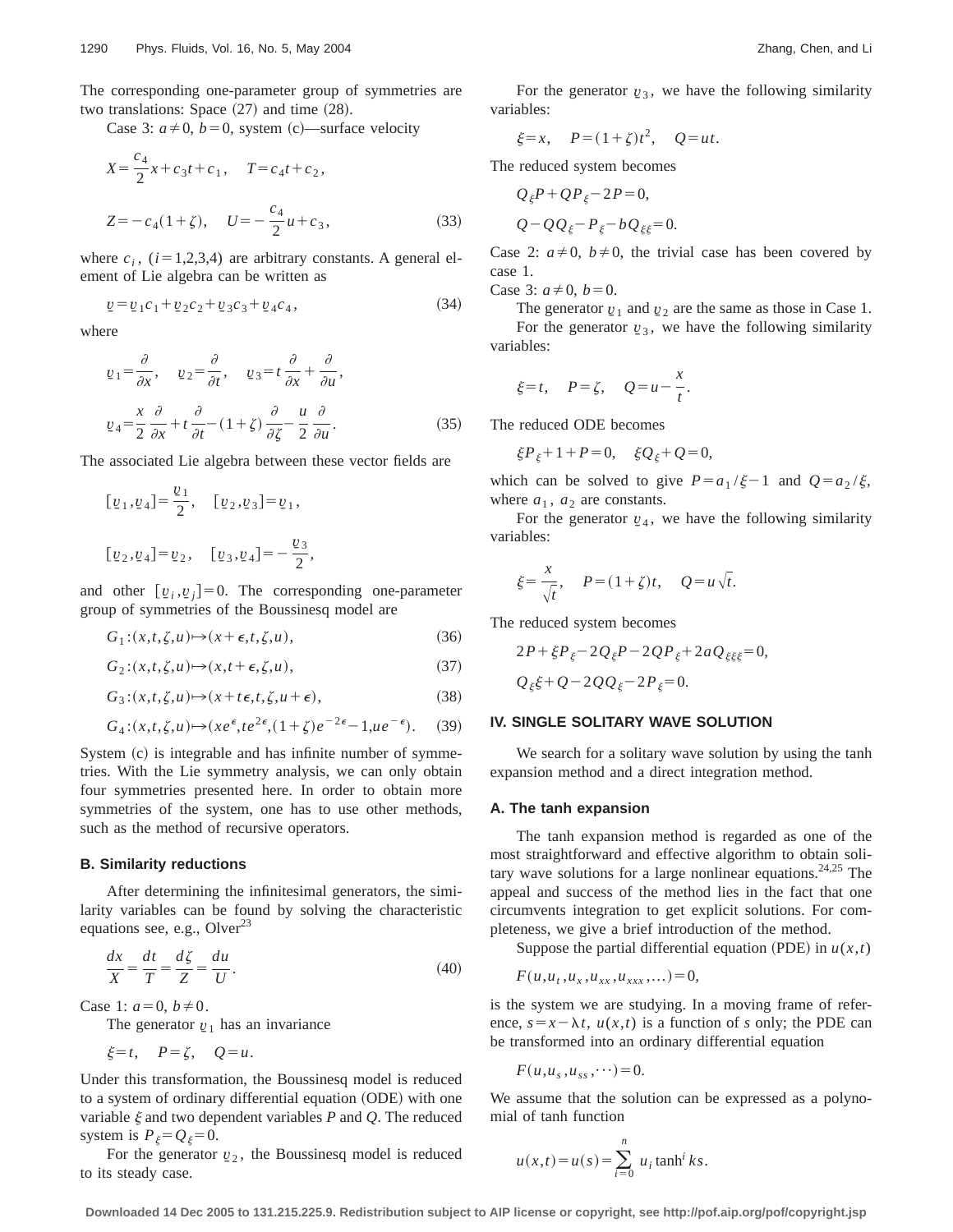Doing so, we may take advantage of the property that the derivative of tanh *ks* is polynomial in tanh *ks*, i.e.,  $(\tanh ks)$ ,  $=k-k \tanh^2 ks$ . The positive integer *n* is determined by balancing the highest order linear term with the nonlinear term. Substituting the expansion into the ODE and setting each coefficient of powers of tanh *ks* to zero, we obtain a system of algebraic equations, from which the parameters  $u_i$  and wave speed  $\lambda$  are explicitly obtained. This is so-called tanh method for traveling wave solution.

Now we apply the tanh method to Boussinesq model, system (d) with  $b \neq 0$ .

Let

$$
\zeta = \sum_{i=0}^{m} \zeta_i f^i, \quad u = \sum_{i=0}^{n} u_i f^i,
$$

where  $f = f(ks) = f(k(x - \lambda t))$  satisfies

$$
f' = 1 - \frac{k^2}{2}f^2
$$
, or  $f = \frac{\sqrt{2}}{k}\tanh\left[\frac{\sqrt{2}}{2}k(x - \lambda t)\right]$ . (41)

Substituting the expansion into system  $(d)$  and balancing the highest order linear term with the nonlinear term, we have  $m=n=2$ . Collecting the coefficients of *f* and let them vanish gives

$$
\zeta_0 = -\frac{8b^2\lambda^2k^2a + 4b^2\lambda^2 - a^2}{4b^2\lambda^2},
$$
  
\n
$$
u_0 = \frac{8b^2\lambda^2k^2 + a + 2b\lambda^2}{2b\lambda},
$$
\n(42)

$$
\zeta_1=0
$$
,  $u_1=0$ ;  $\zeta_2=\frac{3}{2}ak^4$ ,  $u_2=-3b\lambda k^4$ .

The traveling wave solution can be written as

$$
\zeta = -\frac{8b^2\lambda^2 k^2 a + 4b^2\lambda^2 - a^2}{4b^2\lambda^2} \n+3ak^2 \tanh^2 \left[ \frac{\sqrt{2}}{2} k(x - \lambda t) \right],
$$
\n
$$
u = \frac{8b^2\lambda^2 k^2 + a + 2b\lambda^2}{2b\lambda} - 6b\lambda k^2 \tanh^2 \left[ \frac{\sqrt{2}}{2} k(x - \lambda t) \right].
$$
\n(43)

In order to satisfy the zero boundary conditions at infinity, we have to fix the constants  $k$  and  $\lambda$  to be

$$
k^2 = \frac{2b+a}{4ba}, \quad \lambda^2 = \frac{a^2}{b(2b-a)},
$$

and then the solution becomes

$$
\zeta = -\frac{3(2b+a)}{4b} \operatorname{sech}^{2}\left[\frac{\sqrt{2}}{2}k(x-\lambda t)\right],
$$
  
\n
$$
u = \frac{3a(2b+a)}{2b\lambda(2b-a)} \operatorname{sech}^{2}\left[\frac{\sqrt{2}}{2}k(x-\lambda t)\right].
$$
\n(44)

For example, for Nwogu's<sup>10</sup> optimal depth,  $\theta = -0.531 + 1$  $=0.469,$ 

$$
a = -\frac{1}{2}(\theta^2 - \frac{1}{3}) = 0.0567
$$
,  $b = \frac{1}{2}(1 - \theta^2) = 0.3900$ ,

the solitary wave solution is then given by

$$
\zeta = -1.609 \operatorname{sech}^2 \left[ \frac{\sqrt{2}}{2} k(x - \lambda t) \right],
$$
  
 
$$
u = 2.363 \operatorname{sech}^2 \left[ \frac{\sqrt{2}}{2} k(x - \lambda t) \right],
$$

where  $k=3.076$ , and  $\lambda=0.1067$ . The solitary wave solution is not physically meaningful because the wave amplitude is negative. Due to the expansion proposed at the beginning, the solution obtained with the tanh expansion method is very restricted. The solution  $(44)$  is not physical in general, but it can be used to test a numerical code developed for the Boussinesq model since it is an analytical solution of the model.

#### **B. Direct integration**

The physically significant solitary wave solution of system (d) can be obtained by setting  $\zeta = \zeta(s)$  and  $u = u(s)$ , where  $s = x - \lambda t$  and  $\lambda$  is the undermined wave speed. Substituting these relations in the equations in system  $(d)$  and integrating the resulting equations once under regularity condition at infinity, we obtain

$$
-\lambda \zeta + (1+\zeta)u = au_{ss},\tag{45}
$$

$$
-\lambda u + \frac{1}{2}u^2 + \zeta = -b\lambda u_{ss}.
$$
 (46)

Eliminating  $u_{ss}$  between these equations yields

$$
\zeta = \frac{(b-a)\lambda u + \frac{1}{2}au^2}{b\lambda^2 - a - b\lambda u} \equiv Z(u;\lambda). \tag{47}
$$

Then substituting  $(47)$  into  $(46)$  leads to the following first integral  $(b \neq 0)$ ,

$$
u_s^2 = -\frac{1}{3b\lambda}u^3 + \left(\frac{1}{b} + \frac{a}{2b^2\lambda^2}\right)u^2
$$
  
+ 
$$
\frac{a}{b^2\lambda}\left(\frac{2b}{a} - 1 - \frac{a}{b\lambda^2}\right)
$$
  

$$
\times \left[u + \left(\lambda - \frac{a}{b\lambda}\right)\ln\left(1 - \frac{u}{\lambda - \frac{a}{b\lambda}}\right)\right] \equiv G(u;\lambda).
$$
 (48)

 $G(u;\lambda)$  has a double zero as  $u\rightarrow 0$ , so as to have *u* fall off exponentially at infinity, and a simple zero at  $u = u_c$  say, at the wave crest where  $\zeta = \alpha$ . The wave speed  $\lambda = \lambda(\alpha)$  is, therefore, given explicitly by

$$
G(uc, \lambda) = 0 \quad \text{and} \quad Z(uc, \lambda) = \alpha,
$$
 (49)

which can be solved to give an asymptotic formula for small  $\alpha$ 

$$
\lambda = 1 + \frac{1}{2} \alpha - \frac{5b}{24(b-a)} \alpha^{2} + \frac{(87a + 79b)b}{720(b-a)^{2}} \alpha^{3} + O(\alpha^{4}).
$$

The velocity  $u=u(s)$  is then given by quadrature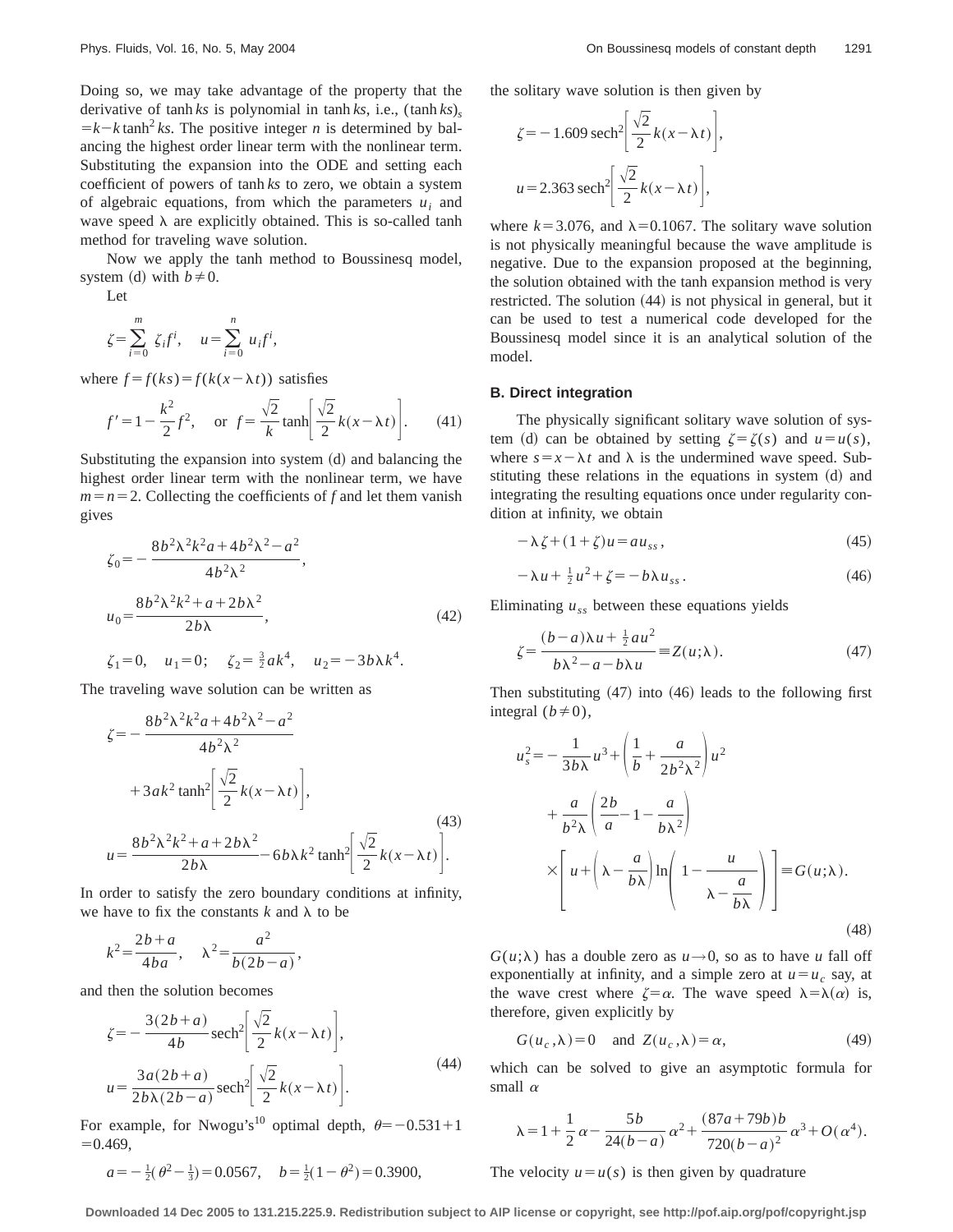$$
s = \pm \int_{u_c}^{u} \frac{du}{\sqrt{G(u;\lambda)}},\tag{50}
$$

and the wave profile  $\zeta = \zeta(s)$  by (47).

For the surface velocity system (c),  $a = -1/3$ ,  $b = 0$ , the single solitary wave solution, worked out by Zhang and  $Li$ ,<sup>16</sup> is given explicitly

$$
\hat{u}(s; \lambda) = \frac{2(\lambda^2 - 1)}{\lambda + \cosh 2\xi},
$$
  

$$
\zeta(s; \lambda) = 2(\lambda^2 - 1) \frac{1 + \lambda \cosh 2\xi}{(\lambda + \cosh 2\xi)^2},
$$
  

$$
\xi = \sqrt{\frac{3}{4}(\lambda^2 - 1)s},
$$

or written in velocity potential  $\hat{\phi}(s)$ , defined by  $\hat{u} = \hat{\phi}_x$ ,

$$
\hat{\phi}(s;\lambda) = \frac{2}{\sqrt{3}} \ln \frac{\sqrt{\lambda+1} + \sqrt{\lambda-1} \tanh \xi}{\sqrt{\lambda+1} - \sqrt{\lambda-1} \tanh \xi},
$$
\n
$$
\hat{u}(s) = \phi_s, \quad \zeta(s) = \lambda \phi_s - \frac{1}{2} (\phi_s)^2,
$$
\n(51)

and the relationship between wave speed  $\lambda$  and the wave amplitude  $\alpha$  is  $\lambda=1+\frac{1}{2}\alpha$ , which is the same as that of Korteweg–de Vries (KdV) equation  $\zeta_t + \zeta_x + \frac{3}{2}\zeta\zeta_x + \frac{1}{6}\zeta_{xxx}$  $=0.$ 

We now assume system  $(c)$  is exact and treat system  $(d)$ as an approximation of system  $(c)$ . Under this assumption, we look for an approximate solution of system  $(d)$  by using the explicit solution of system (c). The velocity at depth  $\theta$  $(\theta=0$  is at the bottom,  $\theta=1$  is on the surface) is given by

$$
u = u_0 - \frac{1}{2} \theta^2 u_{0xx},
$$

and applying on the surface gives

$$
\hat{u} = u_0 - \frac{1}{2}u_{0xx},
$$

therefore, we have

$$
u = \hat{u} + \frac{1}{2}(1 - \theta^2)u_{0xx} = \hat{u} + \frac{1}{2}(1 - \theta^2)\hat{u}_{xx}.
$$
 (52)

Replacing the first equation of system  $(d)$  by  $(52)$  and keeping the second equation, we have a new system  $(b = \frac{1}{2}(1 - \theta^2))$ 

$$
u = \hat{u} + b\,\hat{u}_{xx},\tag{53}
$$

$$
u_t + uu_x + \zeta_x = bu_{xxt},\tag{54}
$$

which is regarded as an approximation of system (d). Introducing velocity potential  $\phi$ , defined by  $u = \phi_x$ , we have the relation between  $\zeta$  and  $\phi$ 

$$
\zeta = -\phi_t - \frac{1}{2}(\phi_x)^2 + b\,\phi_{xxt},\tag{55}
$$

where  $\phi$  is taken to be  $\hat{\phi}$  as the first approximation and  $\hat{\phi}$  $+ b \phi_{xx}$  as the second approximation, and  $\dot{\phi}$  is given by (51).

We now test the accuracy of the two approximations by comparing the wave profile and speed-amplitude relationship with those of system  $(d)$  computed by  $(49)$ ,  $(47)$ , and  $(50)$ .

We compare the wave profile first. For the first approximate solution (55) with  $\phi = \hat{\phi}$ , the velocity and wave elevation are given by



FIG. 1. The comparison on the wave profile between our two approximations and the exact formula for the case  $b=1/3$ . The solid line is the empirical formula of Teng (1997). The dots are exact results of Teng and Wu (1992) generated by a numerical integration. The dashed line is generated by our first approximation. The dash–dot line is generated by our second approximation.

$$
u(s) = \frac{2(\lambda^2 - 1)}{\lambda + \cosh 2\xi}, \quad \xi = \sqrt{\frac{3}{4}(\lambda^2 - 1)}s,
$$
  

$$
\zeta(s) = 2(\lambda^2 - 1)[6b\lambda^3 - 6b\lambda + \lambda
$$
  

$$
+ (3b\lambda^4 + (1 - 3b)\lambda^2 + 1)\cosh 2\xi
$$
  

$$
+ (-3b\lambda^3 + 3b\lambda + \lambda)\cosh^2 2\xi/(\lambda + \cosh 2\xi)^3.
$$
  
(56)

For the second approximate solution (55) with  $\phi = \phi$  $+ b \phi_{xx}$ , the velocity is given by

$$
u(s) = 2(\lambda^2 - 1)[(1 - 6b)\lambda^2 + 6b + (-3b\lambda^3 + (2 + 3b)\lambda)\cosh 2\xi + (3b\lambda^2 + 1 - 3b)\cosh^2 2\xi]/(\lambda + \cosh 2\xi)^3.
$$

The formula for the wave elevation is long. It is not presented here for brevity.

In Fig. 1, we present the wave profile for the case of *b*  $=1/3$  given by these approximate formulas and the numerically integrations  $(50)$  and  $(47)$ . We also present the empirical formula of  $Teng^{26}$ 

$$
\zeta^*(s) = \frac{\alpha \text{ sech}^2 \xi^*}{1 + \alpha \tanh^2 \xi^*}, \quad \xi^* = \sqrt{\frac{3\alpha}{4(1 + 0.68\alpha)}}s,
$$

which is obtained by a curve fitting with the numerical data. It shows that the first formula  $(56)$  gives a good approximate profile compared with the exact numerical results. The first approximation is better than the second one. The result also confirms that Teng's<sup>26</sup> empirical formula is quite accurate at least for the amplitude shown in the figure.

We now compare the wave speed-amplitude relationship. For the first approximate solution, the wave amplitude can be easily obtained by setting  $s=0$  in the wave elevation formula  $(56)$ . It is written as

$$
\alpha = 2(\lambda - 1) + 6b(\lambda - 1)^2 + 6b(\lambda - 1)^3,\tag{57}
$$

or

$$
\lambda = 1 + \frac{1}{2}\alpha - \frac{3}{4}b\,\alpha^2 + \frac{3}{8}(6b^2 - b)\,\alpha^3 + O(\,\alpha^4). \tag{58}
$$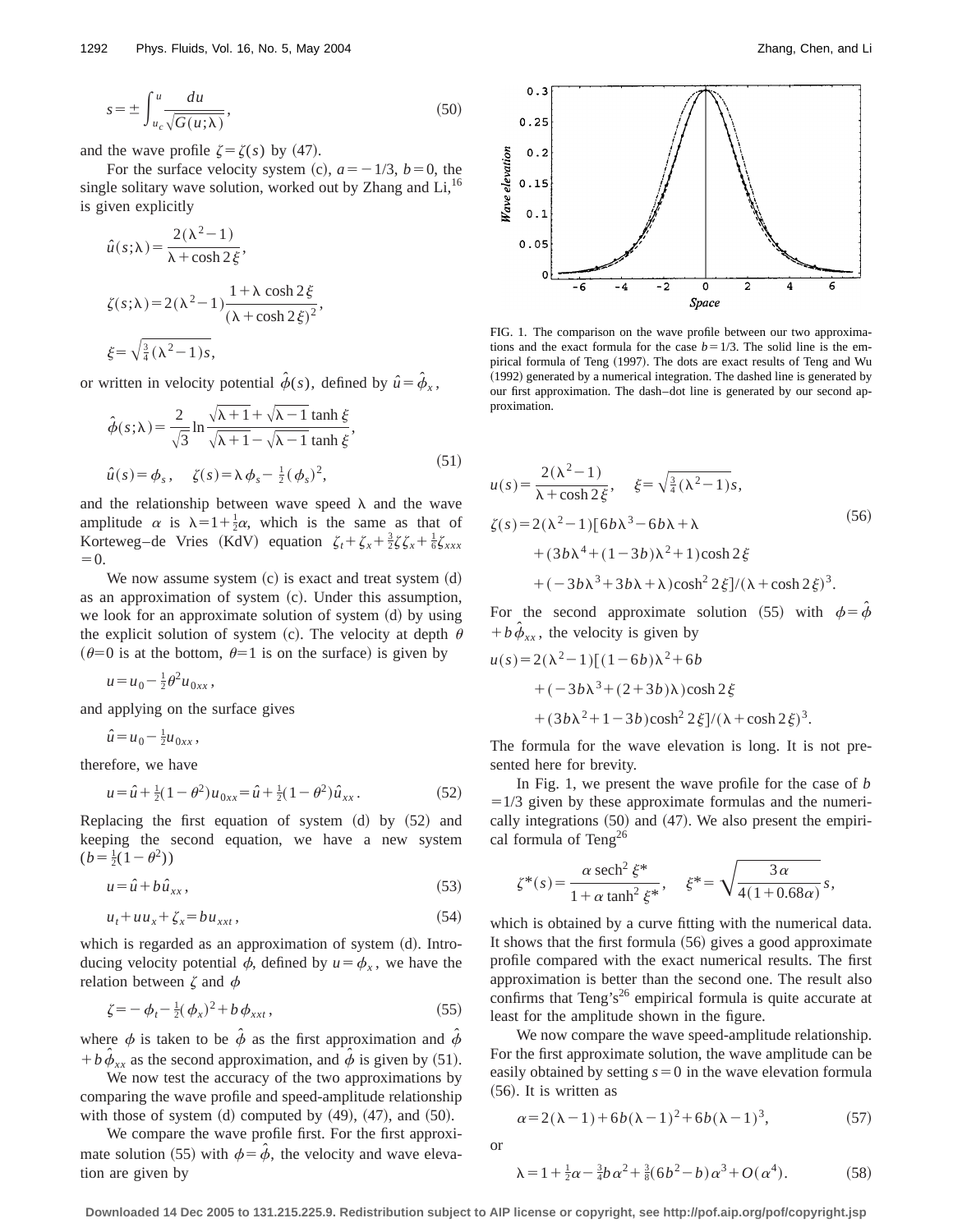

FIG. 2. The comparison on the wave speed-amplitude relationship between our two approximations and the exact formula for the case  $b=1/3$ . The solid line is the exact formula of Teng and Wu  $(1992)$ . The dashed line is generated by our first approximation. The dash–dot line is generated by our second approximation.

For the second approximate solution (55) with  $\phi = \hat{\phi}$  $+ b \hat{\phi}_{xx}$ , the wave amplitude and wave speed relation is

$$
\alpha = 2(\lambda - 1) + 12b(1 - 6b^2)(\lambda - 1)^3
$$
  
-72b<sup>2</sup>(\lambda - 1)<sup>4</sup> + 18b<sup>2</sup>(\lambda - 1)<sup>5</sup>, (59)

or

$$
\lambda = 1 + \frac{1}{2}\alpha + \frac{3}{4}(6b^2 - b)\alpha^3 + O(\alpha^4),
$$
\n(60)

where the term with  $\alpha^2$  vanishes.

For the case of  $a=0$ ,  $b=1/3$ , system (d) becomes system (a) with depth-mean velocity. The relationship between wave speed  $\lambda$  and the wave amplitude  $\alpha$  is given by<sup>27</sup>

$$
\lambda = \sqrt{\frac{6(1+\alpha)^2}{\alpha^2(3+2\alpha)}[(1+\alpha)\ln(1+\alpha)-\alpha]},
$$
\n(61)

which can be expanded for small  $\alpha$ ,

$$
\lambda = 1 + \frac{1}{2}\alpha - \frac{5}{24}\alpha^2 + \frac{79}{720}\alpha^3 + O(\alpha^4). \tag{62}
$$

In Fig. 2, we present the wave speed-amplitude relationship given by the two approximations  $(57)$  and  $(59)$  and the exact formula  $(61)$  for the case of  $b=1/3$ . It shows that the first approximation gives a better result compared with the exact formula of Teng and Wu.<sup>27</sup> This can also be observed by a direct comparison between the three asymptotic formu- $\text{las } (58), (60), \text{ and } (62).$ 

These comparisons suggests that the first approximation  $\zeta = -\hat{\phi}_t - \frac{1}{2}(\hat{\phi}_x)^2 + b\hat{\phi}_{xxt}$  gives a good result for both the wave profile and wave speed-amplitude relation. In the next section, this approximation will be adopted to study the multiple solitary wave solution of the Boussinesq model.

# **V. APPROXIMATE MULTIPLE SOLITARY WAVE SOLUTION**

The exact multi-soliton solution of system  $(c)$  has been provided by Zhang and Li.<sup>16</sup> As an example, we present twosoliton solution here. The solution for overtaking collision, is written in velocity potential  $\phi$  as follows:



FIG. 3. The two solitary waves with amplitudes  $\alpha_1=0.2$  and  $\alpha_2=0.6$  used for the demonstrations of the overtaking and head-on collisions in the next six figures. The solid line is for the surface velocity system. The dashed line is for the depth-mean velocity system, i.e.,  $b=1/3$ . The dash–dot line is for the bottom velocity system, i.e.,  $b=1/2$ .

$$
\hat{\phi} = \frac{2}{\sqrt{3}} \ln \frac{k_2 - k_1 \tanh \xi_1 \tanh \xi_2 + (\lambda_2 - \lambda_1) \tanh \xi_2}{k_2 - k_1 \tanh \xi_1 \tanh \xi_2 - (\lambda_2 - \lambda_1) \tanh \xi_2},
$$
  

$$
\xi_i = \frac{\sqrt{3}}{2} k_i (x - \lambda_i t), \quad k_i = \sqrt{\lambda_i^2 - 1},
$$
  
 $i = 1, 2, \quad \lambda_2 > \lambda_1 > 1.$ 

The solution for head-on collision is written as

$$
\hat{\phi} = \frac{2}{\sqrt{3}} \ln \frac{k_2 \tanh \xi_2 - k_1 \tanh \xi_1 - (\lambda_2 + \lambda_1)}{k_2 \tanh \xi_2 - k_1 \tanh \xi_1 + (\lambda_2 + \lambda_1)},
$$
  
\n
$$
\xi_1 = \frac{\sqrt{3}}{2} k_1 (x - \lambda_1 t), \quad \xi_2 = \frac{\sqrt{3}}{2} k_2 (x + \lambda_2 t),
$$
  
\n
$$
k_i = \sqrt{\lambda_i^2 - 1}, \quad \lambda_i > 1, \quad i = 1, 2.
$$

With the velocity potential, we are able to have an approximate solution of the Boussinesq model

$$
u = \hat{\phi}_x, \quad \zeta = -\hat{\phi}_t - \frac{1}{2}(\hat{\phi}_x)^2 + b\hat{\phi}_{xxt}.
$$

The solution is exact when  $b=0$ . If we take  $\lambda_1=1$ , the solution is reduced to a single solitary wave solution.

We now demonstrate the solution graphically. We pick two solitary waves with amplitude  $\alpha_1=0.2$  and  $\alpha_2=0.6$  for both overtaking and head-on collisions. The speed of each solitary wave can be determined by solving  $(57)$  for the Boussinesq model, and is given by

$$
b=0
$$
,  $\lambda_1 = 1.1$ ,  $\lambda_2 = 1.3$ ,  
\n $b = \frac{1}{3}$ ,  $\lambda_1 = 1.09097$ ,  $\lambda_2 = 1.23304$ ,  
\n $b = \frac{1}{2}$ ,  $\lambda_1 = 1.08751$ ,  $\lambda_2 = 1.21541$ .

The wave profiles of the two waves are presented in Fig. 3 for the Boussinesq model. The wave for the surface velocity system is fatter than those for other two systems. The wave for the bottom velocity is the slimmest.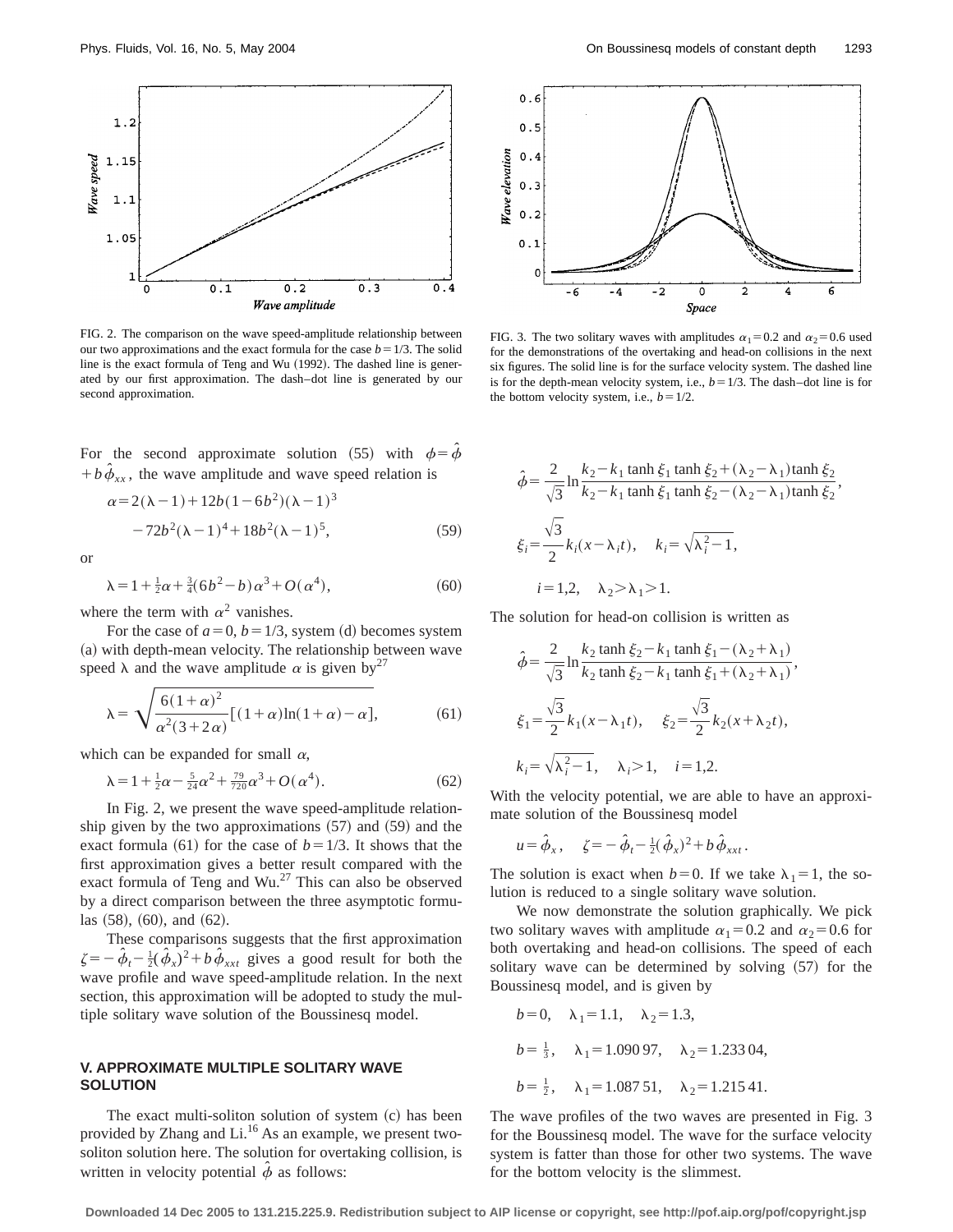

FIG. 4. The snapshot at time  $t=-70$  of the overtaking collision of two right-going solitary waves with amplitude  $\alpha_1=0.2$  and  $\alpha_2=0.6$ . The solid line is for the surface velocity system. The dashed line is for the depth-mean velocity system, i.e.,  $b=1/3$ . The dash–dot line is for the bottom velocity system, i.e.,  $b=1/2$ .

The overtaking collision of the two solitary wave is shown in Figs.  $4-6$  for three time instances,  $t=-70, 0, 70$ , respectively. At  $t=-70$  and 70, the distance between the solitary waves predicted by three different models is mainly due to their velocity difference. At  $t=0$ , the wave elevations from three models are very different, which indicates that the correction term  $b\hat{u}_{xt}$  plays an important role in the strong interaction. The difference of the local behavior near  $t=0$ predicted by the three models is not negligible.

The head-on collision of the two solitary wave is shown in Figs. 7–9 for three time instances,  $t=-20, 0, 20$ , respectively. The difference predicted by three models is small in the weak interaction.

#### **VI. DISCUSSION ON INTEGRABILITY**

Integrable nonlinear partial differential equations play very important roles in modeling water wave problem.

Being a unidirectional weakly nonlinear and weakly dispersive water wave model, the KdV equation

$$
\zeta_t + \zeta_x + \tfrac{3}{2}\zeta\zeta_x + \tfrac{1}{6}\zeta_{xxx} = 0
$$



FIG. 5. The snapshot at time  $t=0$  of the overtaking collision of two rightgoing solitary waves with amplitude  $\alpha_1=0.2$  and  $\alpha_2=0.6$ . The solid line is for the surface velocity system. The dashed line is for the depth-mean velocity system, i.e.,  $b=1/3$ . The dash–dot line is for the bottom velocity system, i.e.,  $b = 1/2$ .



FIG. 6. The snapshot at time  $t=70$  of the overtaking collision of two rightgoing solitary waves with amplitude  $\alpha_1=0.2$  and  $\alpha_2=0.6$ . The solid line is for the surface velocity system. The dashed line is for the depth-mean velocity system, i.e.,  $b=1/3$ . The dash–dot line is for the bottom velocity system, i.e.,  $b = 1/2$ .

is known to be integrable. Modifying the dispersive term without changing its order of magnitude yields the Benjamin–Bona–Mahoney  $(BBM)^{28}$  equation

$$
\zeta_t + \zeta_x + \tfrac{3}{2}\zeta\zeta_x - \tfrac{1}{6}\zeta_{xxt} = 0,
$$

which is not integrable. By including some nonlinear dispersive terms, the BBM equation can be made integrable

$$
\zeta_t + \zeta_x + \frac{3}{2}\zeta\zeta_x - \frac{1}{6}\zeta_{xxt} - \frac{1}{12}(\zeta\zeta_{xx} + \frac{1}{2}\zeta_x^2)_x = 0,
$$

which is known to be Camassa–Holm  $(CH)^{29}$  equation.

For a bidirectional water wave model, the classical Boussinesq equation, i.e., system  $(c)$ , is integrable, but the Boussinesq model with  $b \neq 0$  is not. Motivated by the relationship between the BBM and the CH equations, we try to add some nonlinear dispersive terms to the Boussinesq model and see whether it can be made integrable. We have done a Painlevé test against the following system:

$$
\zeta_t + [(1+\zeta)u]_x = au_{xxx} + a_1u_xu_{xx} + a_2uu_{xxx},
$$



FIG. 7. The snapshot at time  $t=-20$  of the head-on collision of two solitary waves with amplitude  $\alpha_1=0.2$  going to the right and  $\alpha_2=0.6$  going to the left. The solid line is for the surface velocity system. The dashed line is for the depth-mean velocity system, i.e.,  $b = 1/3$ . The dash–dot line is for the bottom velocity system, i.e.,  $b=1/2$ .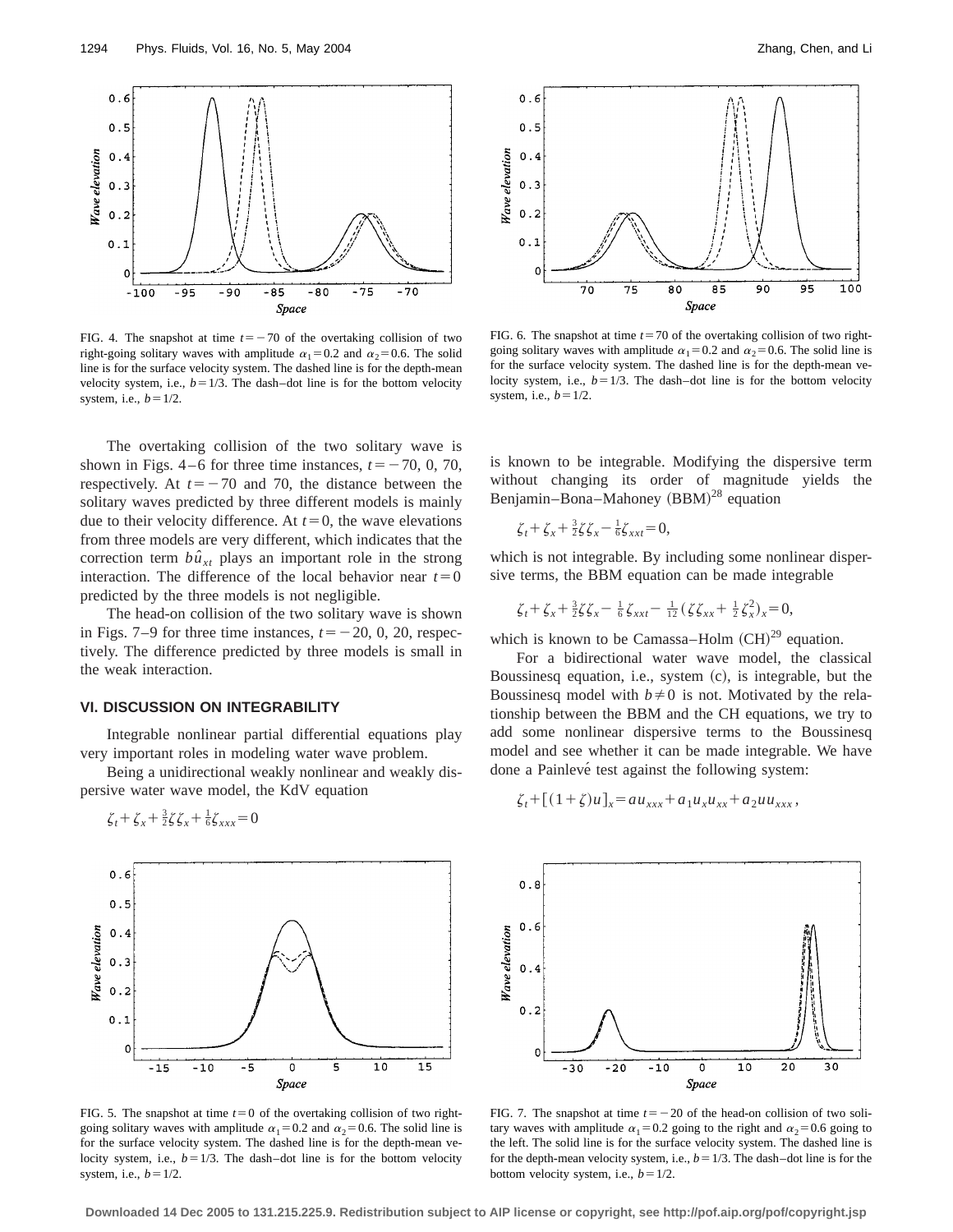

FIG. 8. The snapshot at time  $t=0$  of the head-on collision of two solitary waves with amplitude  $\alpha_1=0.2$  going to the right and  $\alpha_2=0.6$  going to the left. The solid line is for the surface velocity system. The dashed line is for the depth-mean velocity system, i.e.,  $b = 1/3$ . The dash–dot line is for the bottom velocity system, i.e.,  $b=1/2$ .

$$
u_t + uu_x + \zeta_x = bu_{xxt} + b_1 u_x u_{xx} + b_2 u u_{xxx},
$$

and cannot find a suitable set of coefficients  $a$ ,  $a_1$ ,  $a_2$ ,  $b$  $\neq$  0,  $b_1$ , and  $b_2$ , which makes the system Painlevé integrable.

However, applying a simple transformation  $\zeta \rightarrow \zeta - bu_{xt}$ to system (c) yields a modified Boussinesq model

$$
\zeta_t + [(1+\zeta)u]_x = -\frac{1}{3}u_{xxx} + bu_{xtt} + b(uu_{xt})_x, \qquad (63)
$$

$$
u_t + uu_x + \zeta_x = bu_{xxt},\tag{64}
$$

which is integrable because it is equivalent to system  $(c)$ . This new integrable system is more or less like a bidirectional extension of the Camassa–Holm (CH) equation. As a matter of fact, the solutions we present in the last section are the exact solutions of this new system. The arbitrary parameter *b* in the system gives us a freedom to match the exact solution with the numerical solution of the full water wave problem modeled with Euler equation, so that we can have the best prediction for the collision of solitary waves especially the strong interaction.



FIG. 9. The snapshot at time  $t=20$  of the head-on collision of two solitary waves with amplitude  $\alpha_1=0.2$  going to the right and  $\alpha_2=0.6$  going to the left. The solid line is for the surface velocity system. The dashed line is for the depth-mean velocity system, i.e.,  $b=1/3$ . The dash–dot line is for the bottom velocity system, i.e.,  $b=1/2$ .

## **VII. CONCLUSION**

We study the mathematical properties of Boussinesq models with constant depth for weakly nonlinear weakly dispersive water waves. The  $1+1$  dimensional leading order Boussinesq model is shown to be not Painlevé-integrable. The Lie symmetries and similarity reductions of the Boussinesq model are presented. We also study the solitary wave solutions of the Boussinesq model and propose an approximate single and multiple solitary wave solution based on the exact multi-soliton solutions of Zhang and  $Li<sup>16</sup>$  developed for the surface-velocity system. The approximate solutions are essentially exact solutions of a modified Boussinesq model, which is integrable due to its equivalency with the surfacevelocity system. A nice feature of the integrable modified Boussinesq model is that it has a free parameter. This allows us to match the exact multiple solitary wave solution with the numerical result of the Euler equation, so that we can have a good prediction of the interaction.

The similar study on the  $2+1$  dimensional higher order Boussinesq model is technically more demanding and, therefore, left for further research.

# **ACKNOWLEDGMENTS**

The authors acknowledge helpful comments and suggestions from an anonymous referee. J.E.Z. has been supported by the Research Grants Council of Hong Kong. Y.S.L. has been supported by the National Natural Science Foundation of China (1030).

- $1$ D. H. Peregrine, "Long waves on beach," J. Fluid Mech. 27, 815  $(1967)$ . 2T. Y. Wu, ''Long waves in ocean and coastal waves,'' J. Eng. Mech. **107**, 501 (1981).
- <sup>3</sup>T. Y. Wu, "Generation of upstream-advancing solitons by moving disturbances," J. Fluid Mech. 184, 75 (1987).
- <sup>4</sup>K.-H. Wang, T. Y. Wu, and G. T. Yates, "Three-dimensional scattering of solitary waves by vertical cylinder,'' J. Waterw., Port, Coastal, Ocean Eng. **118**, 551 (1992).
- <sup>5</sup>K.-H. Wang, "Diffraction of solitary waves by breakwaters," J. Waterw., Port, Coastal, Ocean Eng. 119, 49 (1993).
- 6A.-M. Shi, M. H. Teng, and T. Y. Wu, ''Propagation of solitary waves through significantly curved shallow water channels,'' J. Fluid Mech. **362**, 157 (1998).
- $7$ J. E. Zhang, I. Run-up of ocean waves on beaches, II. Nonlinear waves in a fluid-filled elastic tube, Ph.D. thesis, California Institute of Technology, Pasadena, 1996.
- 8J. E. Zhang and T. Y. Wu, ''Oblique long waves on beach and induced longshore current," J. Eng. Mech. 125, 812 (1999).
- <sup>9</sup>J. E. Zhang, T. Y. Wu, and T. Y. Hou, "Coastal hydrodynamics of ocean waves on beach," Adv. Appl. Mech. 37, 89 (2001).
- <sup>10</sup>O. Nwogu, "An alternative form of the Boussinesq equations for nearshore wave propagation,'' J. Waterw., Port, Coastal, Ocean Eng. **119**, 618  $(1993).$
- <sup>11</sup>G. Wei and J. T. Kirby, "A time-dependent numerical code for extended Boussinesq equations,'' J. Waterw., Port, Coastal, Ocean Eng. **120**, 251  $(1995)$ .
- <sup>12</sup>G. Wei, J. T. Kirby, S. T. Grilli, and R. Subramanya, "A fully nonlinear Boussinesq model for surface waves. I. Highly nonlinear unsteady waves," J. Fluid Mech. 294, 71 (1995).
- <sup>13</sup>T. Y. Wu and J. E. Zhang, "On modeling nonlinear long waves," in *Mathematics Is for Solving Problems*, edited by L. P. Cook, V. Roytburd, and M. Tulin (SIAM, Philadelphia, 1996), p. 233.
- <sup>14</sup>C.-L. Chen, X.-Y. Tang, and S.-Y. Lou, "Solution of a  $(2+1)$ -dimensional dispersive long wave equation," Phys. Rev. E 66, 036605 (2002).
- <sup>15</sup>X.-D. Ji, C.-L. Chen, J. E. Zhang, and Y.-S. Li, "Lie symmetry analysis